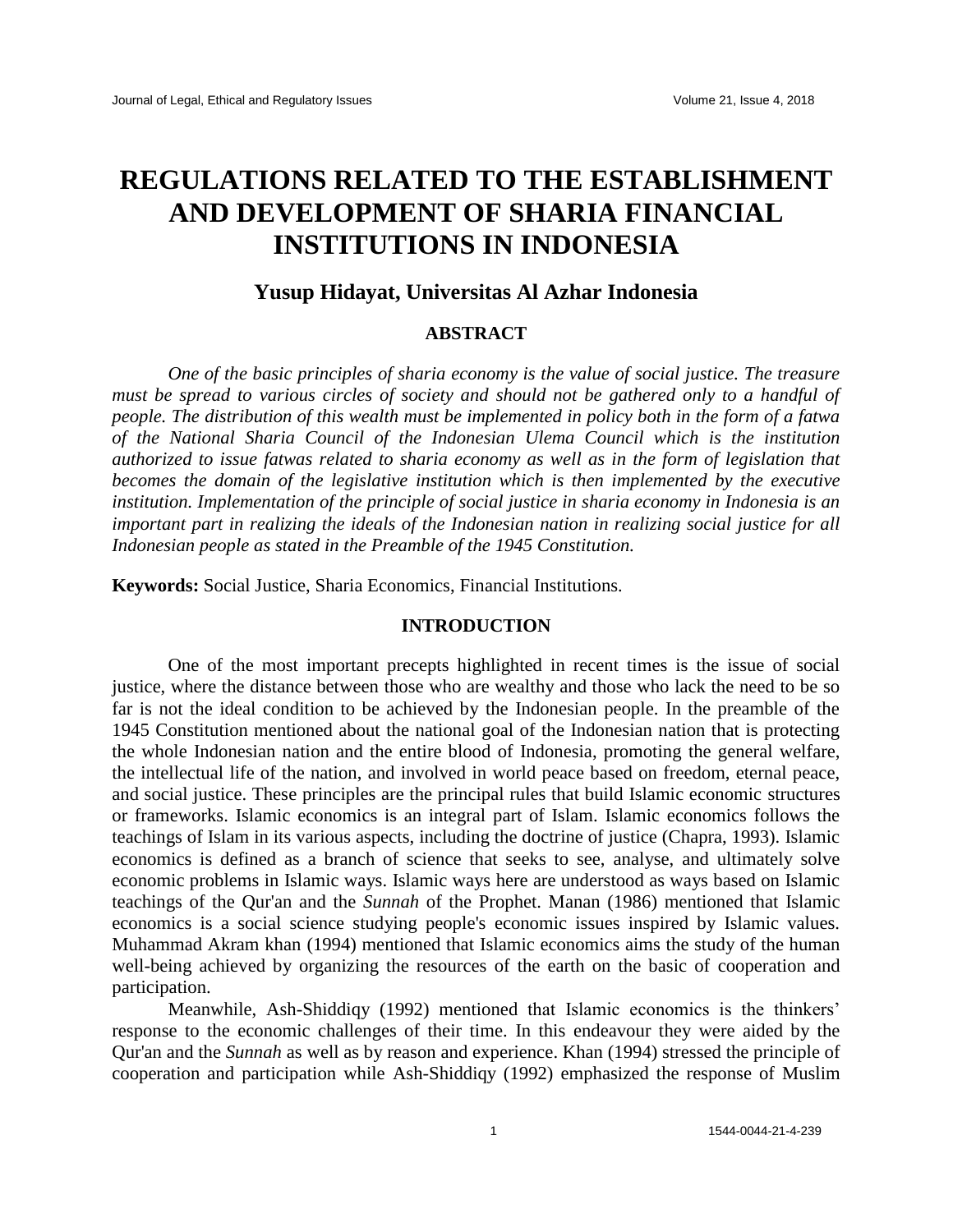thinkers based on the Qur'an and the *Sunnah*. Particularly in Indonesia, Pancasila based on MPR Decree No. XVIII of 1998 is the basis of the State which must be obeyed by all the people of Indonesia. The formulation of the precepts contained in Pancasila is the result of the thought of the Founders of the Nation that is influenced by three important values, namely religious values, customs values, and the values of the great ideologies that were very influential at the time (Ghofur et al., 2017; Wicaksono, 2018). The influence of religion is reflected in the five precepts, from the concept of divinity, humanity, unity, democracy, and social justice. The divine principle animates all other precepts. In the Explanation of Law No. 3 of 2006 Article 49 letter I mentioned the meaning of sharia economy is an act or business activity which is carried out according to sharia principles. The principle of sharia itself is a principle that is in accordance with Islamic law with its main reference of the Qur'an and Al-Hadith. Islamic economic activity in Indonesia as mentioned in the Elucidation of Law No. 3 of 2006 on Religious Courts include Sharia banks, Islamic microfinance institutions, Sharia insurance, Islamic reinsurance, Shariah mutual funds, Islamic bonds and Sharia pawnshops (Husain, 2006).

#### **Sharia Banking**

Historically, the idea of the need for a financial institution in the form of banking based on Islamic principles in Indonesia has developed long before the establishment of Islamic banking institutions in Indonesia as well as in the world (Huda and Heykal, 2010; Warman et al., 2018). K.H. Mas Mansur who is a Muhammadiyah figure and served as Chairman of the Muhammadiyah Executive of the period 1937-1944 has explained the reasons why it is still possible to use conventional banking due to forced conditions where Muslims do not have their own banks that are free from usury. At a special National Congress of Muhammadiyah in 1968 in Sidoarjo, the theme of bank law was one of the discussions. In the hearing it was affirmed that riba (interest) is illicit based on the Qur'anic and *Sunnah* texts; banks with interest is illegal and conversely, bank without interest shall be lawful; interest granted by state-owned banks to its customers in in *mutashabihat* category; suggested to Central Leadership of Muhammadiyah to work to realize the concept of economic system, especially banking institution in accordance with Islamic norms (Dewi, 2006).

Hence, Muhammadiyah explicitly declared the new bank interest law in 2006, (Muhammadiyah, 2006) where the Majelis Tarjih Muhammadiyah at the Muhammadiyah Supreme Deliberation in Yogyakarta issued a fatwa on 8 of 2006 which states that the interest of the bank is usury, and clear unlawful (Huda and Heykal, 2010). Thus, it will take a long time for Muhammadiyah to determine the interest of the bank with various forms. Meanwhile, Nahdlatul Ulama (NU) as the largest Islamic society organization in Indonesia has been discussing bank interest problem since 1937 through NU 12th Congress of 1937. At the hearing, it was stipulated that the law put money in Conventional Bank for security purposes only and not sure the money not used for something that is forbidden by religion. This bank interest issue always arose in the deliberations conducted by NU, as in the NU's Great Conference which was held on 19 March 1957 in Surabaya, in the National Conference of Islamic Scholars and the Great Conference of NU in 1982 in Bandar Lampung. The problem of bank interest law for NU is not one; however National Congress of the organization mandates the establishment of Islamic banks with interest less system. NU'S views on banks are diverse. First, the problems of conventional banks, there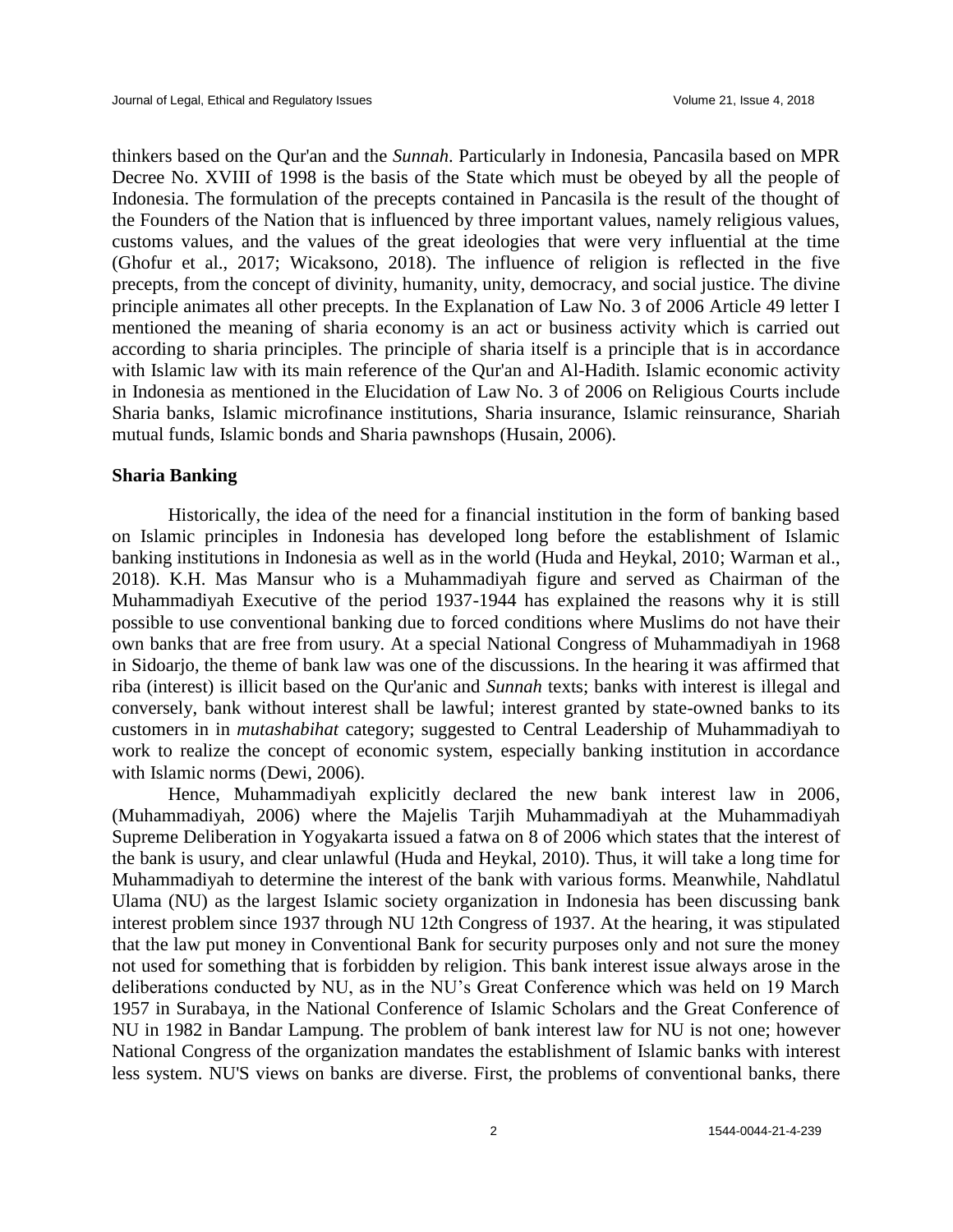are NU circles who hold the view that the interest of banks riba in absolutely unlawful (Antonio, 2001).

Meanwhile, the other party stated that bank interest is not necessarily the same as usury, so it is allowed. Second, where the interest issues categorized as consumptive and productive interest, the NU holds that the productive interest of law is halal while the consumptive interest of the law is haram. In 1988 the government issued a policy package known as the October 1988 Policy Package "(*Paket Kebijakan 27, Oktober 1988*/*Pakto, 1988*)". Pakto, 1988 is a policy package that regulates the deregulation of the banking industry in Indonesia. With the release of the 1988 pakto Muslims who have difficulty in establishing Islamic Bank because of the absence of legal foundation began to seek to realize the establishment of Islamic banks. The first institution to obtain sharia bank permits was the Sharia Rural Credit Bank (BPRS) of Berkah Amal Sejahtera and SRB Dana Mardhatillah dated August 19, 1991, and BPRS Amanah Rabaniah on October 24, 1991. All BPRSs operate in Bandung. Meanwhile in Aceh BPRS Hareukat stands on November 10, 1991 (Dewi, 2006). The establishment of BPRS is a representation of the will of the Muslim community in realizing interest-free banks.

Thus, the establishment of sharia banking in Indonesia is more a button-up in which the community as a pioneer and not an active role of government. On November 1, 1991, it is signed the deed of establishment of PT Bank Muamalat Indonesia. The accumulated capital as a paid-up capital commitment for PT Bank Muamalat is IDR 106 billion. Furthermore, on May 1, 1992 Bank Muamalat Indonesia began operating. After the reform of 1998 came sharia-based banks, namely Bank Sharia Mandiri, Bank Mega Sharia in 2004 and other banks (Prayogo, 2018). Legal support for the development of sharia banking in Indonesia is not as strong as expected by sharia economic community. This is evident from the slow pace of sharia banking regulation independently. Since the establishment of Bank Muamalat Indonesia in 1991, the new sharia banking has a special law related to sharia banking in 2008 with the issuance of Law No. 21 of 2008. The Banking Act of 1992 mentions a bit about banking with profit-sharing system, as stated in Article 13 point (c) stating that one of the Rural Banks (BPR) businesses provides financing for customers based on the principle of profit sharing. The provisions are in accordance with Government Regulation (PP) No. 72 of 1992 concerning Bank based on profit sharing principle. In Article 6 of Government Regulation No. 72 of 1992 mentioned: 1. Commercial Banks or Rural Banks whose business activities are solely based on profit sharing principles, shall not engage in business activities that are not based on profit sharing principles. 2. Commercial Bank or Rural Bank whose business activities are not based on profit sharing principles are allowed to conduct business activities based on the principle of profit sharing (Hakim, 2017). Based on Law No. 7 of 1992, sharia banking performs its role by referring to the translation issued by Bank Indonesia through Bank Indonesia Circular Letter No. 25/4/BPPP dated 29 February 1993 which in essence is: (1). Whereas banks based on profit sharing principles are Commercial Banks and Rural Banks which are conducted based solely on the principle of profit sharing; (2) The principle of intended profit sharing is the principle of profit sharing based on sharia; (3) Banks based on profit sharing principles shall have Sharia Supervisory Board (DPS); (4) Commercial Banks or Rural Banks whose business activities are solely based on profit sharing principles are not allowed to conduct business activities that are not based on the principle of profit sharing.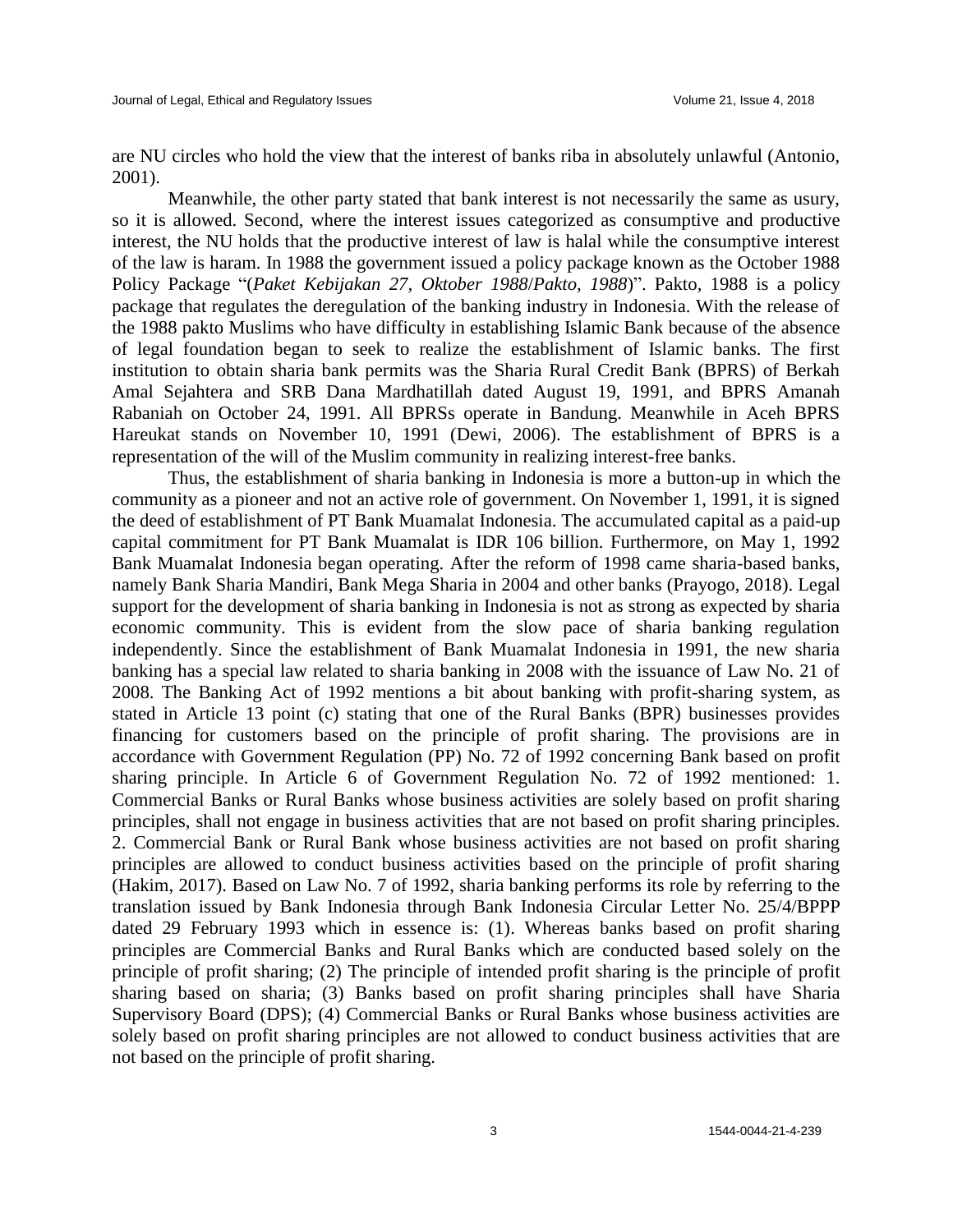On the other hand, a Commercial Bank or a Rural Bank conducting business not on the basis of profit sharing (conventional) is allowed to conduct business activities based on profit sharing principle. Law No. 7 of 1992 then revised with the birth of Law No. 10 of 1998 concerning Banking. The existence of sharia banking is accommodated by the Act. In Article 1 paragraph (3) of Law No. 10 of 1998 mentioned:

*"Commercial Bank is a bank conducting business in a conventional and or based on Sharia Principles which in its activities provide services in payment traffic"*.

Then in paragraph (4) it says:

*"Rural Bank is a bank conducting conventional business activities or based on Sharia Principles which in its activities do not provide services in the payment traffic".*

Thus, it is very clear that banking businessmen can establish banks either in conventional form or in forms based on sharia principles. Bank Indonesia in 1999 issued Decree of Bank Indonesia's Board of Directors. 32/34/KEP/DIR concerning commercial banks based on Sharia Principles and Decree of the Board of Directors of BI No.32/36/KEP/DIR concerning Rural Banks Based on Sharia Principles. Then the second decree was replaced by Bank Indonesia Regulation (PBI) No. 6/24/PBI/2004 dated October 14, 2004 concerning Commercial Banks conducting Business Based on Sharia Principles No. PBI No. 7/35/PBI/2005 dated 25 September 2005 concerning Amendment to PBI No. 6/24/PBI/2004 concerning Commercial Banks conducting Business Based on Sharia Principles and Bank Indonesia Regulation (PBI) No. 6/17/PBI/2004 dated 1 July 2004 concerning Rural Banks Based on Sharia Principles. Sharia banking is legally increasingly solidified by the issuance of Law No. 21 of 2008 concerning Sharia Banking. This Act consists of 13 Chapters and 70 Articles. Article 2 of the Sharia Banking Law states:

*"Islamic Banking in conducting its business activities based on Sharia Principles, economic democracy and prudential principles".*

Meanwhile, the legal entity form of Sharia Bank is a Limited Liability Company as stated in Article 3 of Sharia Banking Law. The founder and/or owner of a Sharia Bank consists of Indonesian citizens and/or Indonesian legal entities; Indonesian citizens and/or Indonesian legal entities with foreign citizens and/or foreign legal entities in partnership; or local government. Meanwhile Sharia Financing Bank may only be established and/or owned by Indonesian citizens and/or Indonesian legal entities with all owners of Indonesian citizens; local government; or two or more parties mentioned before. Sharia Commercial Bank by the law is prohibited from doing some activities, such as to conduct business activities contrary to sharia principles (Sabiq, 2009); conduct stock buying and selling activities directly in the capital market; conduct capital participation, except as referred to in Article 20 paragraph (1); and conducting insurance business activities, except as marketing agent of takaful products. Moreover, the Sharia Rural Bank is prohibited to conduct business activities that are contrary to Sharia Principles; receive deposits in the form of demand deposits and participate in payment traffic; conduct business activities in foreign currency, except for foreign currency exchange with a license from Bank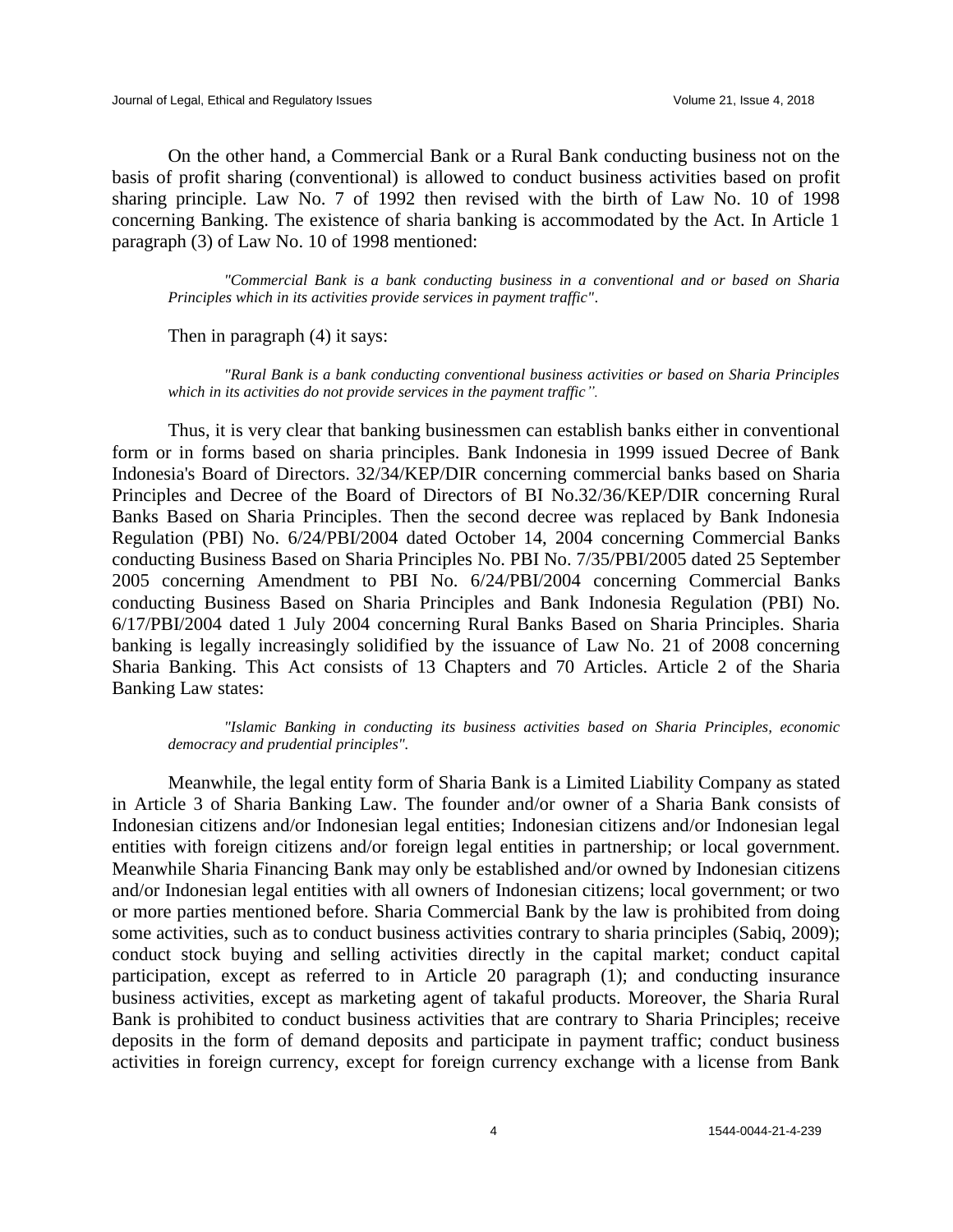Indonesia; conduct insurance business activities, except as marketing agent of takaful products; to engage in capital participation, except on institutions established to tackle the liquidity difficulties of the Sharia Rural Bank; and conduct other business outside the business activities as intended in Article 21 (Djumardin & Isnaini, 2018).

### **Sharia Insurance**

The establishment of sharia insurance companies is not far from the establishment of Islamic banks in the world. In Indonesia, the establishment of sharia insurance was initiated by Association of Indonesian Islamic Scholars (Ikatan Cendikiawan Muslim Indonesia/ICMI) through Yayasan Abdi Bangsa with Bank Muamalat Indonesia and Tugu Mandiri Company. The three institutions agreed to establish Takaful Insurance by compiling the Indonesian Takaful Insurance Formation Team (TEPATI) on July 23, 1993. TEPATI has conducted the establishment of PT Syarikat Takaful Indonesia as a holding company and two subsidiaries of PT. Family Takaful Insurance (Life Insurance) which was established in 1994 and PT. General Takaful Insurance (Takaful Insurance Losses) which was established on 5 May 1994. In 2014, it is regulated Law No. 40 of 2014 About Insurance includes the regulation on Takaful insurance. Prior to the issuance of the insurance law, the implementation of sharia insurance still underlies to the laws and regulations concerning the conventional insurance in Indonesia contained in the Civil Code, the Commercial Code and the Law No. 2 of 1992 concerning Insurance Business and Government Regulation No. 63 of 1999 concerning Amendment to Government Regulation No. 73 of 1992 on the Implementation of Insurance Business. In the regulation there is no special arrangement on Takaful insurance (Muhaimin, 2018).

Article 3 of Law No. 2 of 1992 point a mentioned about insurance business that is a losstaking business that provides services in the mitigation of risks for loss, loss of benefits and liability to third parties arising from an uncertain event; a life insurance business that provides services in the management of risks associated with the life or death of a person who is held liable; insurance business that provides services in re-insurance against risks faced by insurance companies and life insurance companies. In 2000, it was the Decree of the Director General of Financial Institutions No. Kep. 4499/LK/2000 concerning the type, assessment and restriction of Insurance companies and Reinsurance companies based on Sharia principles. Then in succession out some regulations issued by the Minister of Finance of the Republic of Indonesia which in essence recognizes the existence of Takaful insurance in addition to conventional insurance. As the operational guideline of Sharia Insurance, the Indonesian Ulama Council has issued a fatwa on Sharia General Insurance Guidelines that are the fatwas from DSN. 21/DSN-MUI/X/2001, No. 30 on Hajj Insurance, No.51 concerning the contracts of mudharaba musytarakah on Sharia Insurance, No. 52 on Wakalah bil Ujrah on Sharia Insurance and Reinsurance Sharia, No. 53 on Tabarru' on Sharia Insurance, No. 81 on Tabarru Refund's for Insurance participants who terminated before the end of the agreement, No. 98 on Guidelines for the Implementation of Sharia Health Social Security, and No. 106 on Waqf of Insurance Benefits and Investment Benefits on Sharia Life Insurance.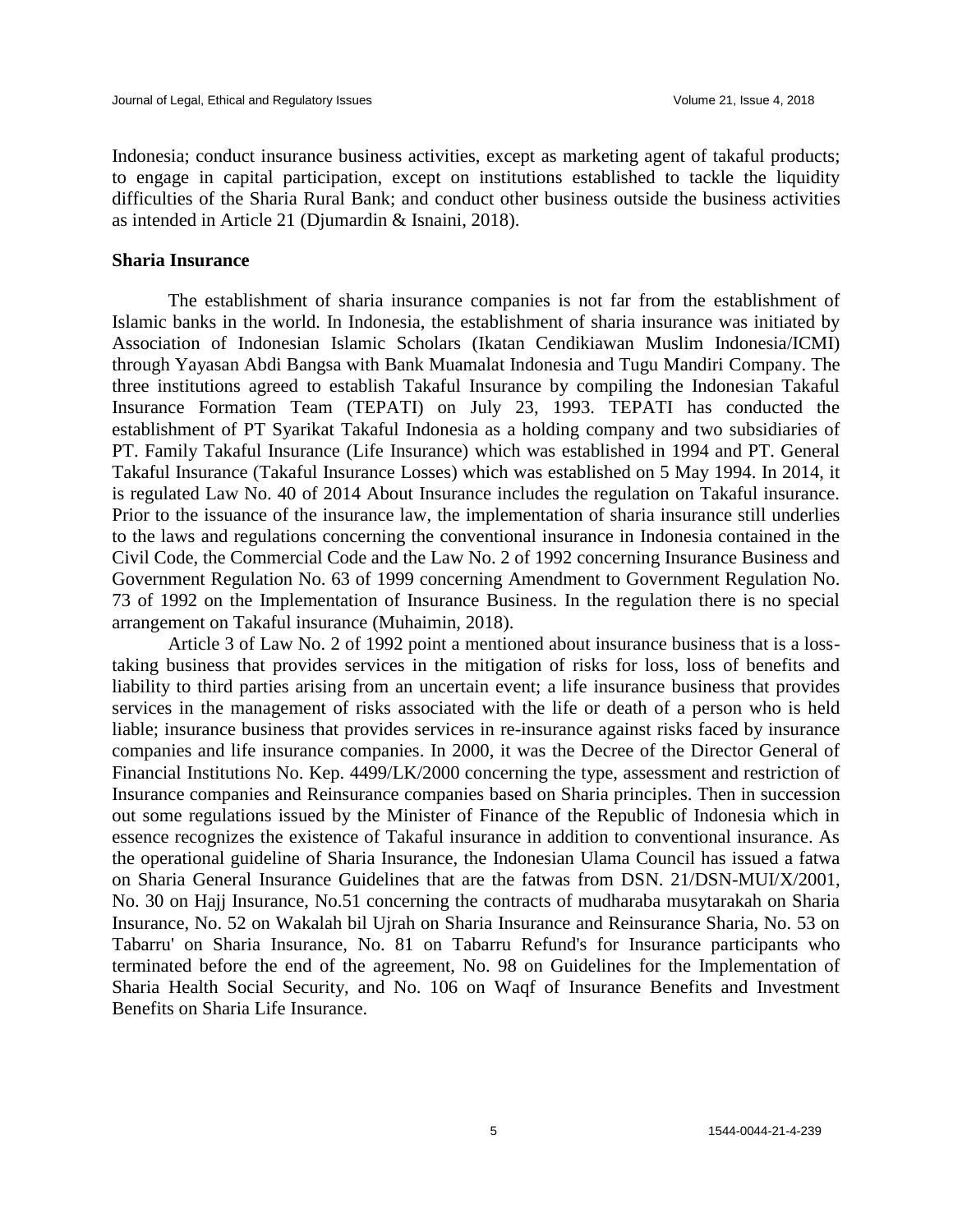#### **Sharia Capital Market**

Sharia Capital Market is a capital market that is run by the principles of sharia, in which every securities trading transaction in the capital market is implemented in accordance with the provisions of Islamic sharia (Huda and Haykal, 2010). Sharia capital market has different instrument principles with conventional capital market. Shares in Islamic capital market are shares that have criteria where the shares are issued companies that do business in accordance with sharia (Manan, 2009). Thus, transactions that are not in accordance with the principles of sharia such as gambling and speculation, usury are rejected in sharia capital markets (Sudarsono, 2007). In the world, historically, Amanah Income Fund is the first financial institution that cares to operationalize its portfolio with sharia portfolio in the capital market (Manan, 2009). It was founded in June of 1986 by members of The North American Islamic Trust based in Indiana, USA.

The idea of a sharia-compliant capital market is gaining significant appreciation from Muslim economists in various parts of the world such as the Middle East, Europe, Asia and the United States. Bahrain Stock in Bahrain, Amman Financial Market in Amman, Muscat securities, Kuwait Stock Exchange in Kuwait, and KL Stock Exchange in Kuala Lumpur Malaysia are proactive countries in welcoming the arrival of Muslim investors and investors who want to take advantage of Shariah-compliant capital markets. In non-Muslim countries the sharia capital market may also flourish. The New York Stock Exchange launched a product called the Dow Jones Islamic Market Index (DJIMI) in February 1999. In Indonesia, the new sharia capital market was inaugurated by Finance Minister Boediono on March 14, 2003. The sharia capital market inauguration plan was actually in early November 2002, but the Capital Market Supervisory Agency (Bapepam) and the National Sharia Board (DSN) felt not ready (Sudarsono, 2007). The sharia capital market instrument itself has been in existence since 1997 with the launching of Danareksa Islam on July 3, 1997 by PT Danareksa Investment Management. Then the Indonesia Stock Exchange in cooperation with PT Danareksa Investment Management launched the Jakarta Islamic Index on July 3, 2000 which aims to guide investors who want to invest funds in accordance with the principles of sharia. In 2002 PT Indosat issued sharia bonds. This instrument is the first instrument which is then followed by other sharia bonds. Of 2004 out of sharia bonds with ijarah agreement and in 2006 emerging instrument Index Fund where index which used as underlying is index JII (Huda and Heykal, 2010). The development of sharia capital market is seen to run slowly not as the development of sharia banking and sharia insurance. In determining the criteria of the components of the Jakarta Islamic Index (now become Indonesia Stock Exchange), the Sharia Supervisory Board and PT DIM have an important role in approving the discharge of the JII component.

Moreover, sharia capital market instruments can be grouped into three categories. First, asset securities/asset projects (asset securitization) which is evidence of inclusion, both musharakah mapping and mudharabah inclusion. Second, debt securities (debt securitization) or issuance of bonds arising from sale and purchase transactions or is a funding source for the company. Third, securities of capital, these securities are securities emissions by issuers listed in the sharia capital market in the form of shares. These capital securities can also be done by companies whose shares are owned in a limited way by issuing shares or buying shares. Jakarta Islamic Index (JII) is the last index developed by Jakarta Stock Exchange (now BEI) in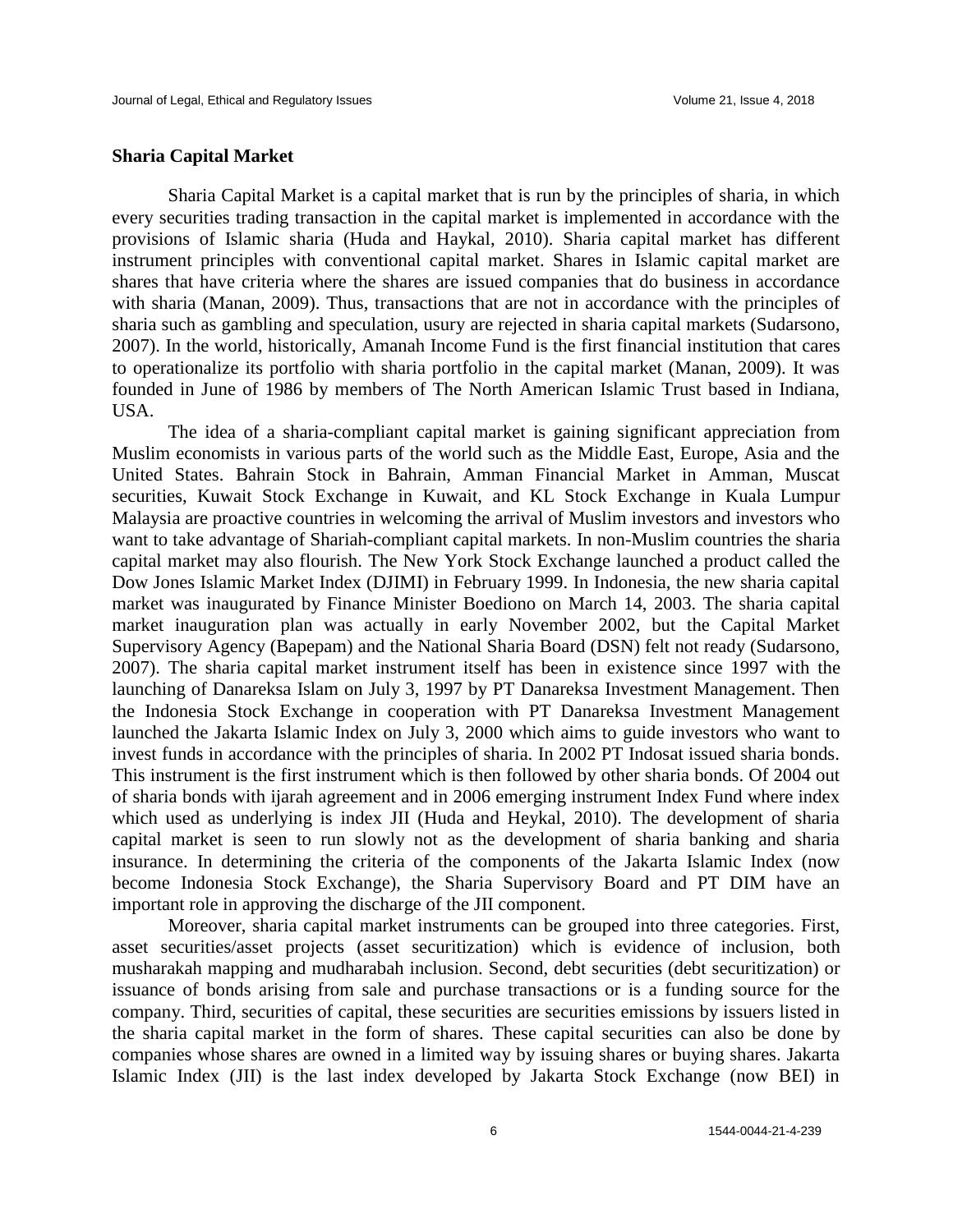cooperation with Danareksa Investment Management. Sharia Index is an index based on Islamic sharia. Sharia-compliant stocks are those whose business activities are not contradictory to Sharia, such as: (1) gambling and gambling business or banned trade; (2) conventional financial business (including interest and usury) including conventional banking and insurance, (3) businesses that produce, distribute and trade food and beverages classified as haram, (4) businesses that produce, distribute and/or supply goods-goods or services that damage morals and are harmful. Shares issued by the four types of companies cannot be included in the category of sharia stock and the issuer cannot enter the Jakarta Islamic Index. Bond is one type of effect. Unlike the stock whose ownership signifies the partial ownership of a company that issues the stock, the bond shows the debt of the issuer. The bondholder has the right and position as the creditor of the bond issuer. Islamic bonds based on the MUI-DSN fatwa Number: 32/DSN-MUI/IX/2002 explains that sharia bonds are a long-term security based on sharia principles that require issuers to pay revenues to sharia bondholders in the form of profit/margin/fees, and repay the bonds at maturity (Manan, 2009). There are several principles in the issuance of Islamic bonds are the principles of mudharaba*,* musharaka*, ijara,* ististna*,* salam*, and murabaha*. In practice, the principles of mudaraba and *ijara* principles are the most widely used principles. Mudharabah sharia bonds are sharia bonds using mudharabah contracts, in which mudharabah contract is a cooperation agreement between the owner of capital (shahib al-mal) and the manager (*mudharib*). Meanwhile, *ijara* bonds are sharia bonds based on *ijara* agreement, in which the *ijara* contract is a type of contract to take advantage of by way of replacement. The owner of the property gives the right to exploit the transacted object through temporary mastery or borrowing the object with certain benefits by paying the reward to the owner of the object. Some companies that have issued Islamic bonds in Indonesia include PT Indosat Tbk (2002), PT Bank Muamalat Indonesia (2003), PT Bank Sharia Mandiri (2003), PT Cilandra Perkasa (2003), PTPN VII (2004), PT Matahari Putra Prima (2004), PT Sona Topas Tourism Industri (2004), PT Berlian Laju Tanker (2003 and 2004), PT Indorent (2004), PT Indofood Tbk. (2004). The companies issue sharia bonds in the form of *ijarah* and mudaraba. With the issuance of Law No. 21 of 2011 on the Financial Services Authority, the regulation concerning the Capital Market including Sharia Capital Market shall be the authority of the Financial Services Authority. Article 6 of OJK Law states:

"*OJK performs regulatory and supervisory duties on:* 

- *1. Activities of financial services in the banking sector;*
- *2. Financial services activities in Capital Market sector;*
- 3. *Financial services activities in the Insurance sector, Pension Funds, Financing Institutions, and other Financial Services Institutions"* (Mulyawan, 2018).

The DSN fatwas associated with the Sharia Capital Market include the DSN fatwa No. 20 concerning Guidelines for the Implementation of Investment for Sharia Mutual Funds, fatwa No. 40 concerning the Capital Market and General Guidelines for the Implementation of Sharia Principles in the Capital Market Sector; 65 regarding Pre-emptive Rights (HMETD) of Sharia, No. 66 on Sharia Warrants, Fatwa No. 80 on the Implementation of Sharia Principles in Equity Securities Trading Mechanism in the Regular Market of Stock Exchange, fatwa No. 69 on State Sharia Securities (SBSN), and other fatwas related to Sharia bonds.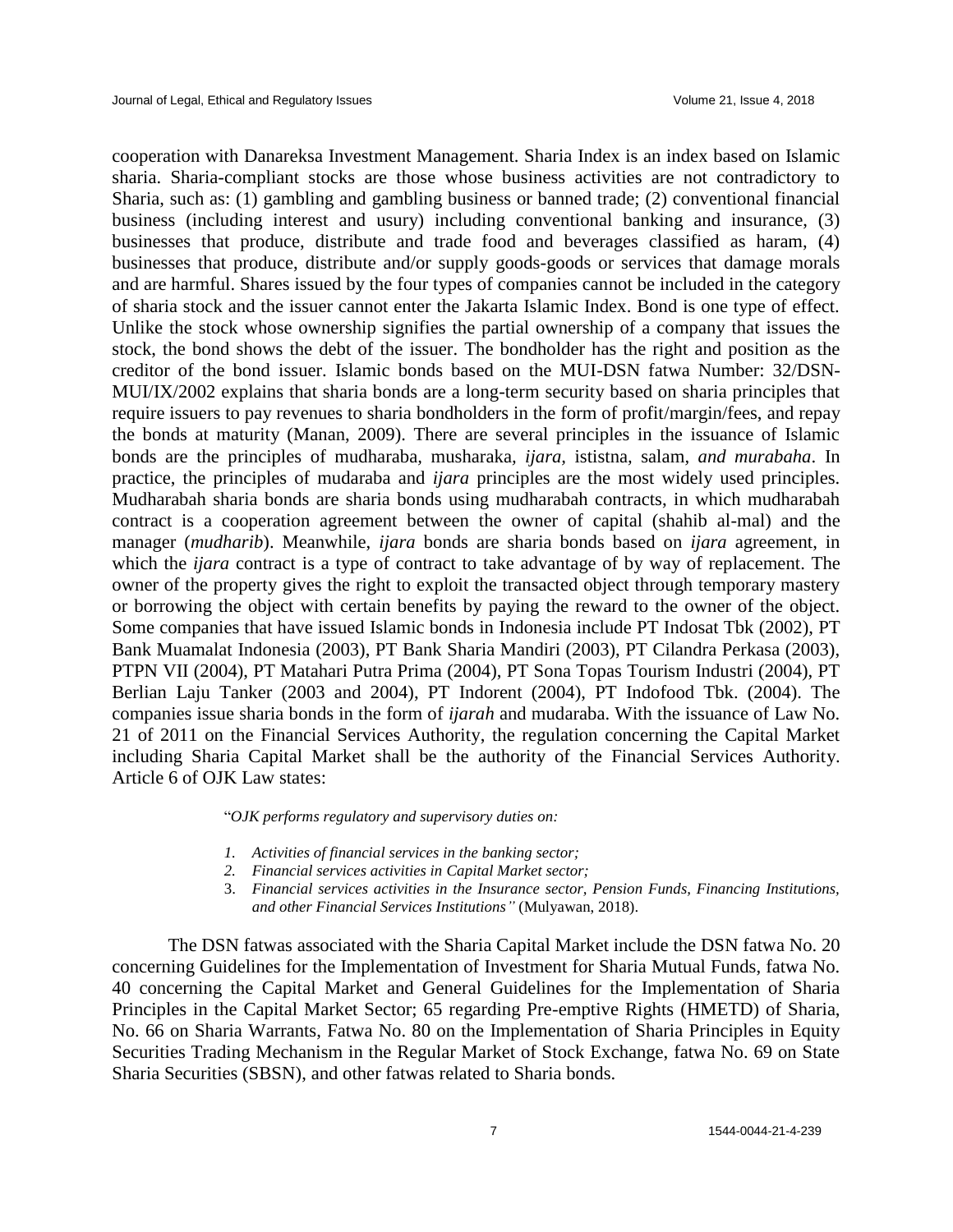#### **CONCLUSION**

The importance of justice in Islam is well documented in its main sources of reference, namely the Qur'an and al-Hadith as well as in intellectual thought. Similarly, in practical terms Islam has demonstrated the ideal example of how the principles of justice are applied. In economic terms, social justice is an important principle that must be realized. The provisions of the profit-sharing principle show that each party must be prepared with the possibility of profit and the possibility of loss so that the risk of business spread to all parties, not as in usury where one party does not want to take risks against losses suffered by other parties if the loss occurred. The doctrine of social justice in economics is reflected in its principles, its theories and the forms of its transactions. Wealth should not be concentrated on one group alone, because it will cause imbalance and will affect the social situation and politics. Wealth must be spread to various parties through various instruments such as zakat and other productive instruments. Thus, it is expected to create harmonious social conditions that justice. The regulation of Islamic economy in Indonesia is getting better and better. Nevertheless, there is still a need for state involvement to promote the growth of Islamic economies in various forms. Principles of transactions based on the real sector as important capital for the realization of social justice in Indonesia. People and managers of the state must be involved in making it happen. By applying the principles and teachings of Islamic economics by balancing the contemporary context and the Indonesian, it is expected social justice for all the people of Indonesia contained in the five principles of Pancasila can be realized.

#### **REFERENCE**

- Antonio, M.S. (2001). *The basics of sharia bank management*. Jakarta: Gema Insani Press.
- Ash-Shiddiqy, N.M. (1992). *Islamic economic thought: Foundation, evolution and need direction*. Reading in Islamic Economic Thought, Longman Malaysia.
- Chapra, M.U. (1993). *Islam and economic development: A strategy for development with justice and stability*. International Institute of Islamic Thought (IIIT).
- Dewi, G. (2006). *Legal aspects of sharia banking and insurance in Indonesia*. Kencana.
- Djumardin & Isnaini, A.M. (2018). The existence of sharia supervisory board in maintaining the purpose of sharia principles in sharia banking. *Journal of Legal, Ethical and Regulatory Issues, 21*(3), 1-6.
- Ghofur, A., Susilo, S., Soedarto, J.P.H., Tembalang, S.H., & Tembalang, K.S. (2017). Maslaha as the philosophical, political, and legal basis on the islamic banking legislation in Indonesia. *Global Journal Al Thaqafah, 7*(1), 7-17.
- Hakim, F. (2017). The Influence of non-performing loan and loan to deposit ratio on the level of conventional bank health in Indonesia. *Arthatama: Journal of Business Management and Accounting, 1*(1), 1-26.
- Huda, N., & Haikal, M. (2010)*. Islamic financial institutions: Theoretical and practical reviews*. Jakarta: Kencana.
- Husain, H.S. (2006). *Insurance in sharia perspective*. Jakarta: Amzah.
- Khan, M.A. (1994). *An introduction to Islamic economics.* International Institute of Islamic Thought (IIIT).
- Manan, D.A. (2009)*. Legal aspects of investment implementation in sharia capital market*. Prenada Media.
- Mannan, M.A. (1986). *Islamic economics: Foundations of Islamic economics: Theory and practice.* Hodder and Stoughton.
- Muhaimin. (2018). The existence of sharia insurance business arrangement by positive law. *Journal of Legal, Ethical and Regulatory Issues, 21*(SI), 1-6.

Muhammadiyah, N.E. (2006). *Introduction to islamic economics*. Jakarta: Kencana Prenada Media Group.

Mulyawan, H. (2018). Function of financial services authority in supervision of auto insurance companies. *Asian Journals of Law and Jurisprudence, 1*(1), 32-47.